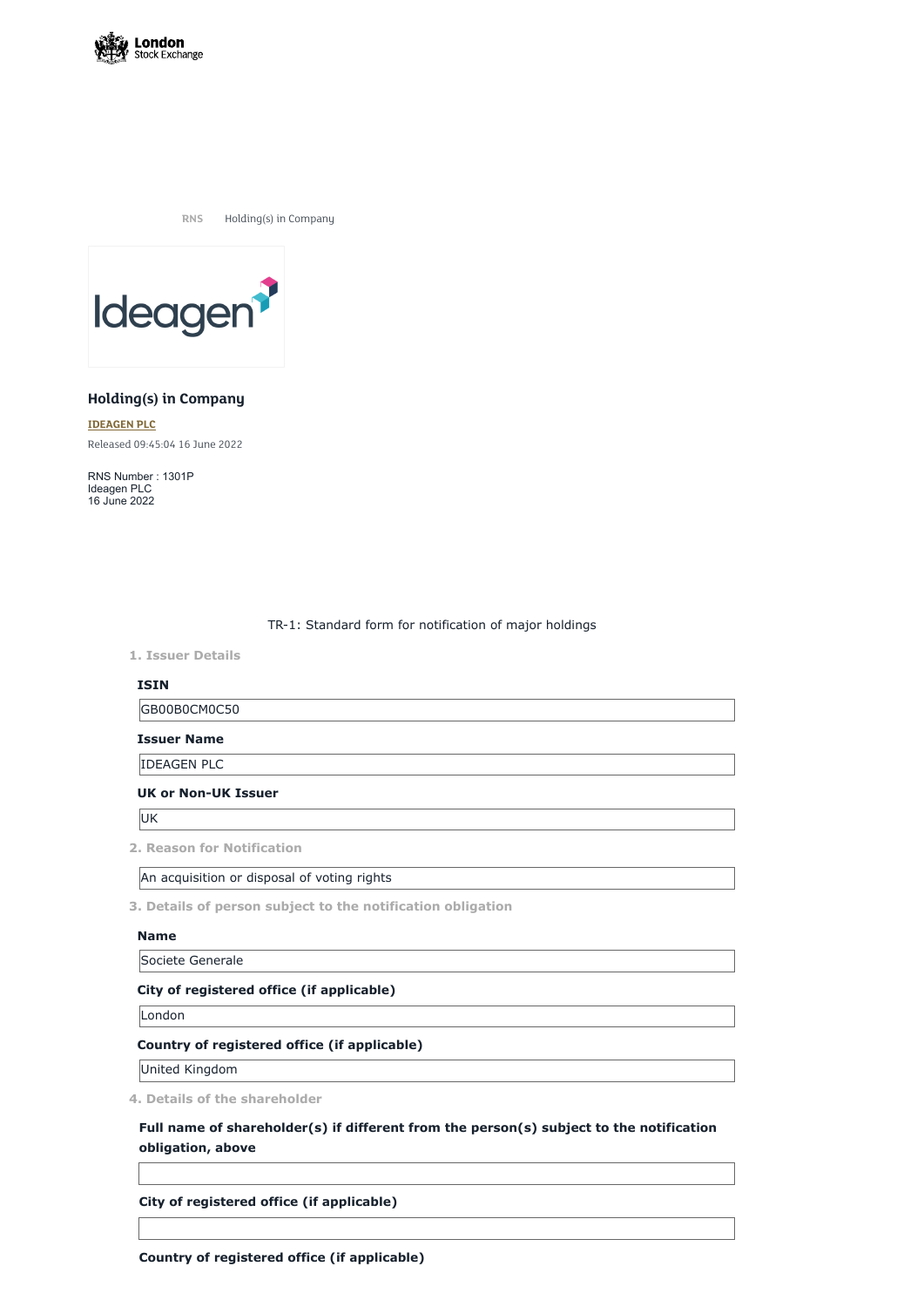**5. Date on which the threshold was crossed or reached**

# 14-Jun-2022

**6. Date on which Issuer notified**

## 15-Jun-2022

**7. Total positions of person(s) subject to the notification obligation**

|                                                                                       | % of voting<br>rights<br>attached to<br>shares (total<br>of $8.A$ ) | % of voting rights<br>through financial<br>instruments (total<br>of $8.B 1 + 8.B 2)$ | <b>Total of both</b><br>in % $(8.A +$<br>8.B) | <b>Total</b><br>number of<br>voting rights<br>held in<br>issuer |
|---------------------------------------------------------------------------------------|---------------------------------------------------------------------|--------------------------------------------------------------------------------------|-----------------------------------------------|-----------------------------------------------------------------|
| Resulting situation<br>on the date on<br>which threshold<br>was crossed or<br>reached | 2.773800                                                            | 0.000000                                                                             | 2.773800                                      | 8150990                                                         |
| Position of<br>previous<br>notification (if<br>applicable)                            | 5.024500                                                            | 0.000000                                                                             | 5.024500                                      |                                                                 |

**8. Notified details of the resulting situation on the date on which the threshold was crossed or reached**

**8A. Voting rights attached to shares**

| Class/Type of<br>shares ISIN code(if voting rights<br>possible) | Number of direct<br>(DTR5.1) | Number of indirect<br>voting rights<br>(DTR5.2.1) | % of direct<br>voting rights<br>(DTR5.1) | $\mathsf{I}\mathsf{%}$ of indirect<br>voting rights<br>(DTR5.2.1) |
|-----------------------------------------------------------------|------------------------------|---------------------------------------------------|------------------------------------------|-------------------------------------------------------------------|
| GB00B0CM0C50                                                    | 8150990                      |                                                   | 2.773800                                 |                                                                   |
| Sub Total 8.A                                                   | 8150990                      |                                                   | 2.773800%                                |                                                                   |

## **8B1. Financial Instruments according to (DTR5.3.1R.(1) (a))**

| <b>Type of financial</b><br>instrument | date | <b>Expiration Exercise/conversion</b><br>period | Number of voting rights that may<br>be acquired if the instrument is<br>exercised/converted | $%$ of<br>voting<br>rights |
|----------------------------------------|------|-------------------------------------------------|---------------------------------------------------------------------------------------------|----------------------------|
|                                        |      |                                                 |                                                                                             |                            |
| Sub Total 8.B1                         |      |                                                 |                                                                                             |                            |

**8B2. Financial Instruments with similar economic effect according to (DTR5.3.1R.(1) (b))**

| Type of<br>financial<br>instrument | date | <b>Expiration Exercise/conversion Physical or cash</b><br>period | settlement | Number of<br>voting rights | % of voting<br>rights |
|------------------------------------|------|------------------------------------------------------------------|------------|----------------------------|-----------------------|
|                                    |      |                                                                  |            |                            |                       |
| Sub Total 8.B2                     |      |                                                                  |            |                            |                       |

**9. Information in relation to the person subject to the notification obligation**

1. Person subject to the notification obligation is not controlled by any natural person or legal entity and does not control any other undertaking(s) holding directly or indirectly an interest in the (underlying) issuer.

|                                       |                        | $\sim$ of voting rights $\%$ of voting rights |                                             | Total of both if it |
|---------------------------------------|------------------------|-----------------------------------------------|---------------------------------------------|---------------------|
| <b>Ultimate</b><br>controlling person | Name of                | lif it equals or is                           | through financial                           | equals or is        |
|                                       | controlled             | higher than the                               | instruments if it equals or higher than the |                     |
|                                       | undertaking notifiable |                                               | is higher than the                          | notifiable          |
|                                       |                        | threshold                                     | notifiable threshold                        | threshold           |
|                                       |                        |                                               |                                             |                     |